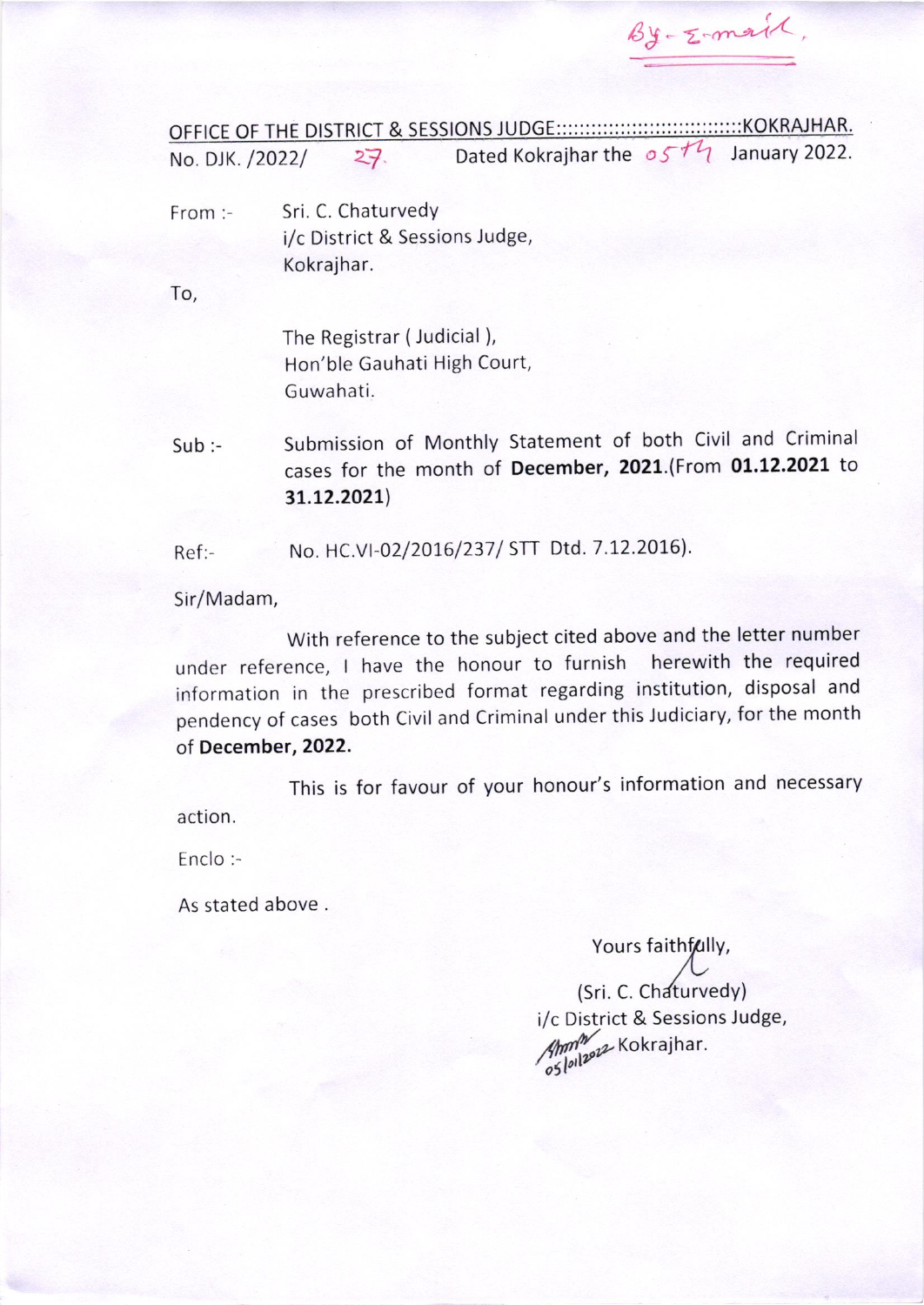#### PENDENCY/ARREARS IN THE DISTRICT OF KOKRAJHAR.

FOR THE MONTH OF December, 2021.

| SI.<br>No | Name of the Officer                                           |        | Opening Balance |      | Institution during the<br>Month |      |       | Disposal during the<br>Month |                                                  |                                                                  | Closing Balance at the<br>end of the Month |      |       | % increase or decrease in<br>pendency vis-à-vis previous<br>month<br>(+ denotes increase)<br>denotes decrease) |                         |                        | Disposal<br>of<br>cases<br>which are more than<br>5 years old |                       |                | Pendency<br>of<br>case<br>which are more than 5<br>years old at the end of<br>the<br>month |                |                |
|-----------|---------------------------------------------------------------|--------|-----------------|------|---------------------------------|------|-------|------------------------------|--------------------------------------------------|------------------------------------------------------------------|--------------------------------------------|------|-------|----------------------------------------------------------------------------------------------------------------|-------------------------|------------------------|---------------------------------------------------------------|-----------------------|----------------|--------------------------------------------------------------------------------------------|----------------|----------------|
|           |                                                               | Civil  | Crl.            | Tota | Civil                           | Crl. | Total | Civil                        | Crl.                                             | Total                                                            | Civil                                      | Crl. | Total | Civil                                                                                                          | Crl.                    | Total                  | Civil                                                         | Cr                    | Total          | Civil                                                                                      | Crl            | Total          |
|           | i/c District & Sessions<br>Judge                              | 395    | 435             | 830  | 15                              | 90   | 105   | 16                           | 6<br>(37.<br>Nos of<br>cases<br>transfe<br>rred) | 22<br>(37.No)<br>of<br>$\mathsf{S}$<br>cases<br>transfe<br>rred) | 394                                        | 482  | 876   | $-1\%$                                                                                                         | 11%                     | $(+)$<br>6             | $\sim$                                                        | $\sim$                |                | 23                                                                                         | 57             | 80             |
|           | C. Chaturvedy<br>Addl. District & Sessions<br>Judge (FTC)     | $\sim$ | 178             | 178  | $\sim$                          | 9    | 9     |                              | 9                                                | 9                                                                |                                            | 178  | 178   | $\sim$                                                                                                         | $0\%$                   | $0\%$                  |                                                               | i.                    | $\sim$         |                                                                                            | $\overline{4}$ | Δ              |
|           | Mr. Jayanta Kr. Das<br>Civil Judge & Asstt.<br>Sessions Judge | 79     | 100             | 179  | 15                              | 35   | 50    | $\Omega$                     | 20                                               | 20                                                               | 94                                         | 115  | 209   | $+19%$                                                                                                         | $+15%$                  | 17%                    |                                                               | $\sim$                | $\omega$       | 6                                                                                          | $\mathbf{1}$   | $\overline{7}$ |
|           | Sri N. Boro , CJM                                             | $\sim$ | 638             | 638  | $\sim$                          | 59   | 59    | $\sim$                       | 66                                               | 66                                                               | $\sim$                                     | 631  | 631   | $\sim$                                                                                                         | $-1\%$                  | $-1\%$                 | $\sim$                                                        |                       |                |                                                                                            | 8              | 8              |
|           | Smti. M. Neog<br>Addl. CJM.                                   | $\sim$ | 884             | 884  | $\sim$                          | 39   | 39    |                              | 91                                               | 91                                                               | $\sim$                                     | 832  | 832   | $\omega_{\rm c}$                                                                                               | $-6%$                   | $-6%$                  |                                                               | 2                     | 2              |                                                                                            | $\overline{7}$ |                |
| 6         | Mr. P.Das, , SDJM(S)                                          |        | 285             | 285  | $\sim$                          | 21   | 21    |                              | 43                                               | 43                                                               | $\sim$                                     | 263  | 263   | $\sim$                                                                                                         | $-8%$                   | $-8\%$                 |                                                               | $\sim$                | $\sim$         | $\sim$                                                                                     | $\mathbf{1}$   |                |
|           | Miss Suraiita Trivedy<br>SDJM(M), Gossaigaon                  | $\sim$ | 848             | 848  | $\sim$                          | 41   | 41    |                              | 69                                               | 69                                                               | $\sim$                                     | 820  | 820   | $\sim$                                                                                                         | $-3%$                   | $-3%$                  | $\sim$                                                        | $\overline{7}$        | $\overline{7}$ |                                                                                            | 37             | 37             |
|           | Smti. Bhawana Kakati,<br>Munsiff No. 1- cum-<br><b>JMFC</b>   | 200    | 642             | 842  | 6                               | 25   | 31    | 23                           | 22                                               | 45                                                               | 183                                        | 645  | 828   | $-9%$                                                                                                          | $1\%$                   | $+$<br>$-5%$           |                                                               | $\tilde{\phantom{a}}$ | $\sim$         | 10                                                                                         | 3              | 13             |
| Q         | Priyak Khataniar, Munsiff<br>cum JMFC, Gossaigaon             | 105    | 410             | 515  | 5                               | 10   | 15    | 13                           | 36                                               | 49                                                               | 97                                         | 384  | 481   | $-8%$                                                                                                          | $-6\%$                  | $\sim$<br>14%          |                                                               | 3                     | 3              |                                                                                            | 30             | 31             |
|           | TOTAL:-                                                       | 779    | 4420            | 5199 | 41                              | 329  | 370   | 52                           | 399                                              | 451                                                              | 768                                        | 4350 | 5118  | $($ +<br>270/                                                                                                  | $(+)$<br>$\sim$<br>51.% | $(+)$<br>$\sim$<br>60% |                                                               | 12                    | 12             | 40                                                                                         | 148            | 188            |

i/c District & Sessions Judge<br>
Solve Kokrajhar.<br>
OS Joinz 2